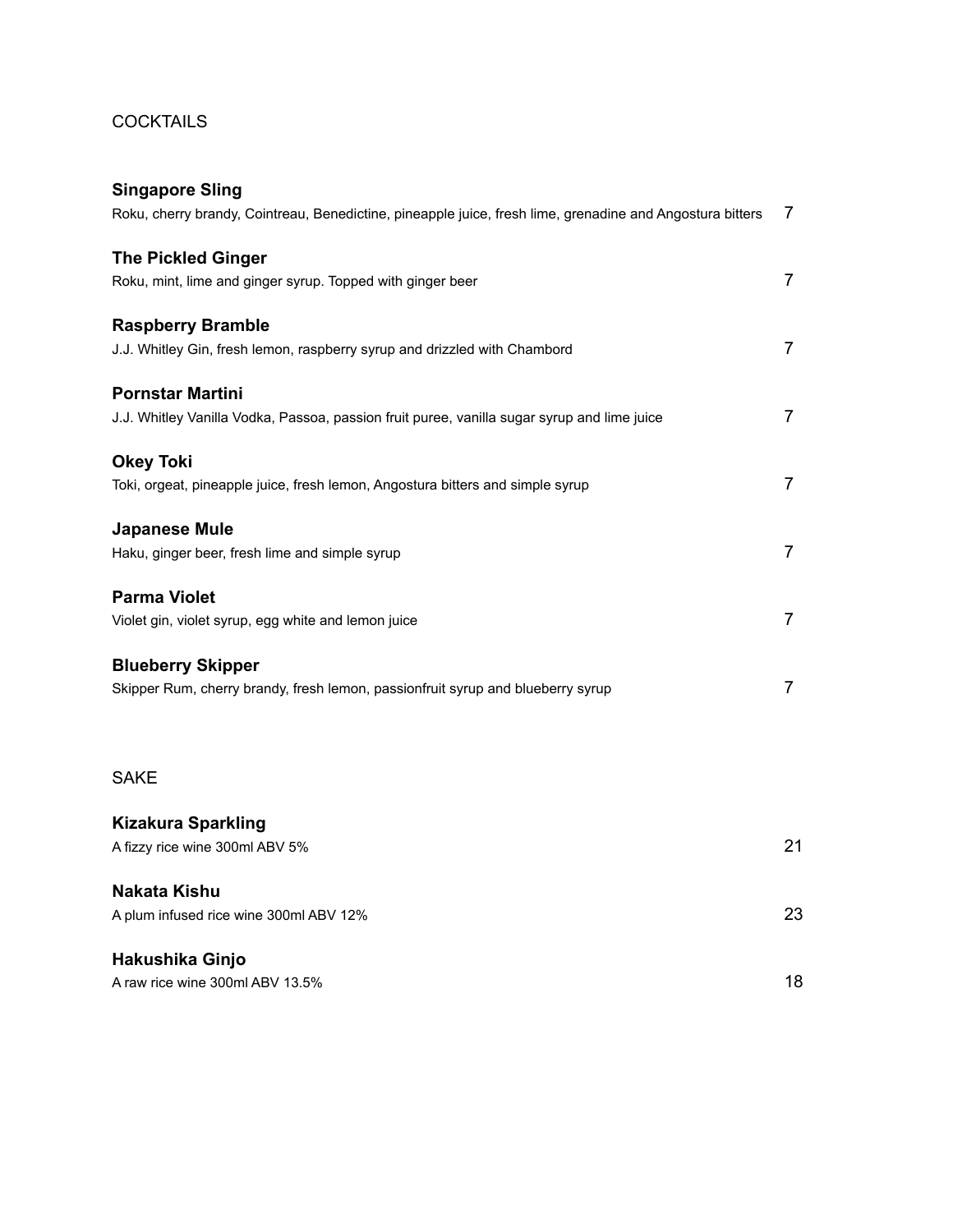## BOTTLED BEERS & CIDER

| Asahi                                                          |               |
|----------------------------------------------------------------|---------------|
| The world's first 'Super Dry' beer, brewed in Japan            | 3.5           |
| <b>Punk AF (0.5% ABV)</b>                                      |               |
| A delicate, malty, alcohol-free beer                           | 3.5           |
| <b>Kirin Ichiban</b>                                           |               |
| A sweet Japanese premium beer                                  | 3.5           |
| <b>Sapporo</b>                                                 |               |
| A crisp, refreshing Japanese lager                             | 4.5           |
| Peacock Cider (ask server for flavour options)                 |               |
| A vibrant cider, expertly crafted to compliment Asian flavours | 5.5           |
| <b>DRAUGHT BEER</b>                                            |               |
| Asahi                                                          |               |
| The world's first 'Super Dry' beer, brewed in Japan            | 3.5 5.5       |
| <b>WINE</b>                                                    |               |
| Lanya                                                          |               |
| Sauvignon Blanc, Chile                                         | $5.45$   23   |
| <b>Sartori</b>                                                 |               |
| Pinot Grigio, Italy                                            | 6   26        |
| Embrujo Rosado Garnacha                                        |               |
| Rosé, Spain                                                    | $4.75$   19.9 |
| <b>Embrujo Tempranillo</b>                                     |               |
| Tempranillo, Spain                                             | $4.75$   19.9 |
| Embrujo Verdejo<br>Verdejo, Spain                              | 4 18          |
| Lanya                                                          |               |
| Merlot, Chile                                                  | $5.45$   23   |
| Via Vai                                                        |               |
| Prosecco, Italy                                                | 5.5   29      |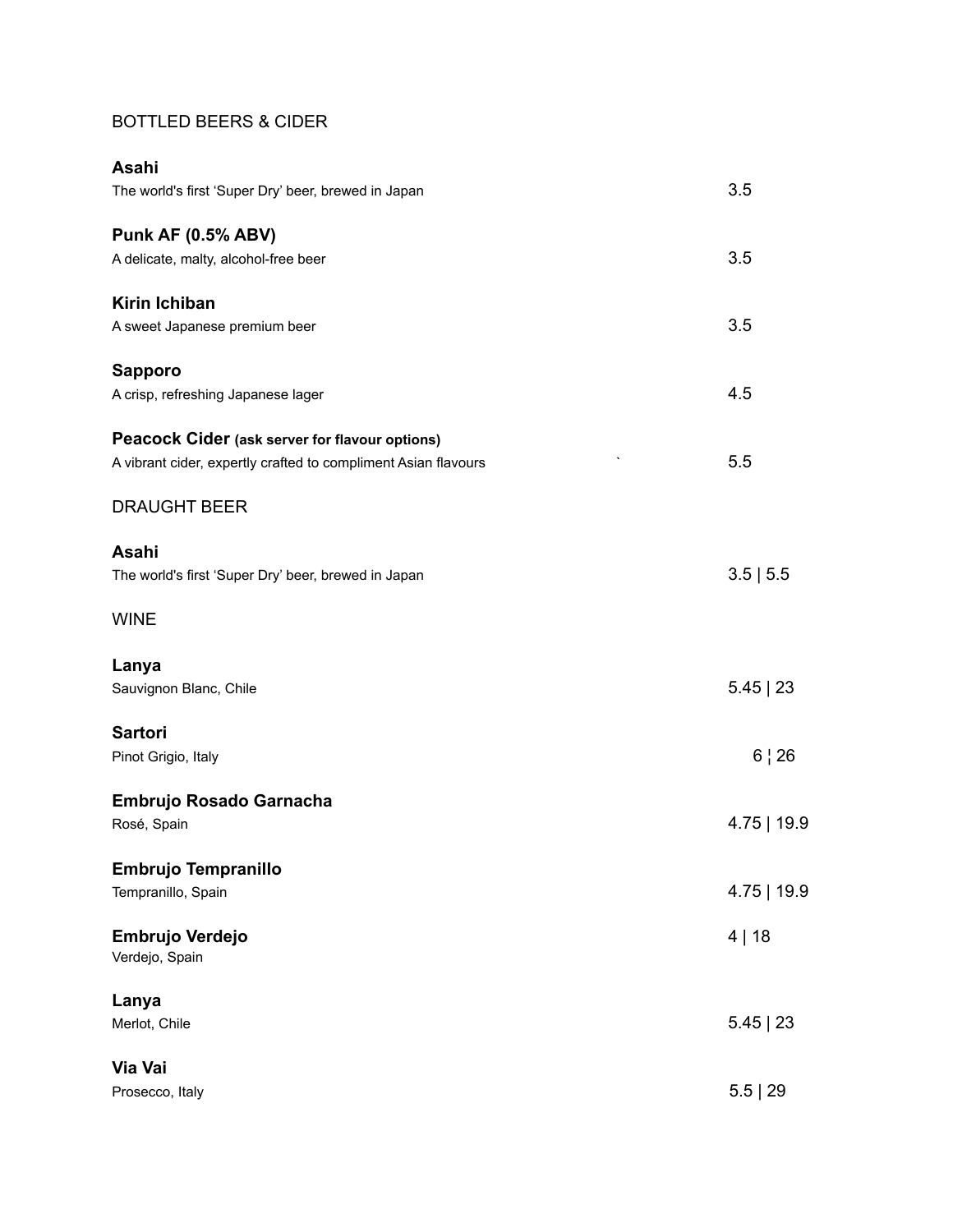## SPIRITS

| <b>VODKA</b>                             |                         |
|------------------------------------------|-------------------------|
| J.J. Whitley Artisanal/Vanilla/Raspberry | 3.5                     |
| Haku                                     | 4.5                     |
|                                          |                         |
| <b>GIN</b>                               |                         |
| J.J. Whitley London Dry/Pink             | 3.5                     |
| Roku                                     | 3.5                     |
| <b>Larios Pink</b>                       | 3.5                     |
| <b>Whitley Neill Violet</b>              | $\overline{4}$          |
|                                          |                         |
| <b>RUM</b>                               |                         |
| Brugal Blanco/Anejo                      | 3.5                     |
| Skipper                                  | 4                       |
| <b>Bounty Coconut Rum</b>                | 3.5                     |
|                                          |                         |
| <b>WHISKY</b>                            |                         |
| Toki                                     | 4                       |
| Nikka Super                              | 5                       |
| Hibiki Harmony                           | 5                       |
| Hibiki 17                                | 25                      |
|                                          |                         |
| <b>LIQUEUR</b>                           |                         |
| Midori                                   | 3                       |
| Mr. Black                                | $\overline{\mathbf{4}}$ |
| Archers                                  | 3                       |
| Chambord                                 | 3.5                     |
| Amaretto                                 | 4                       |
| Sambuca Blanco/Banana/Raspberry          | 3.5                     |
| Passoa                                   | 3.5                     |
|                                          |                         |
| <b>TEQUILA</b>                           |                         |
| Cazcabel Blanco/Honey/Coconut/Coffee     | 3.5                     |
|                                          |                         |
| <b>COGNAC</b>                            |                         |
| <b>Courvoisier Vs</b>                    | 4.5                     |
|                                          |                         |

*\*dash of soft from 1*